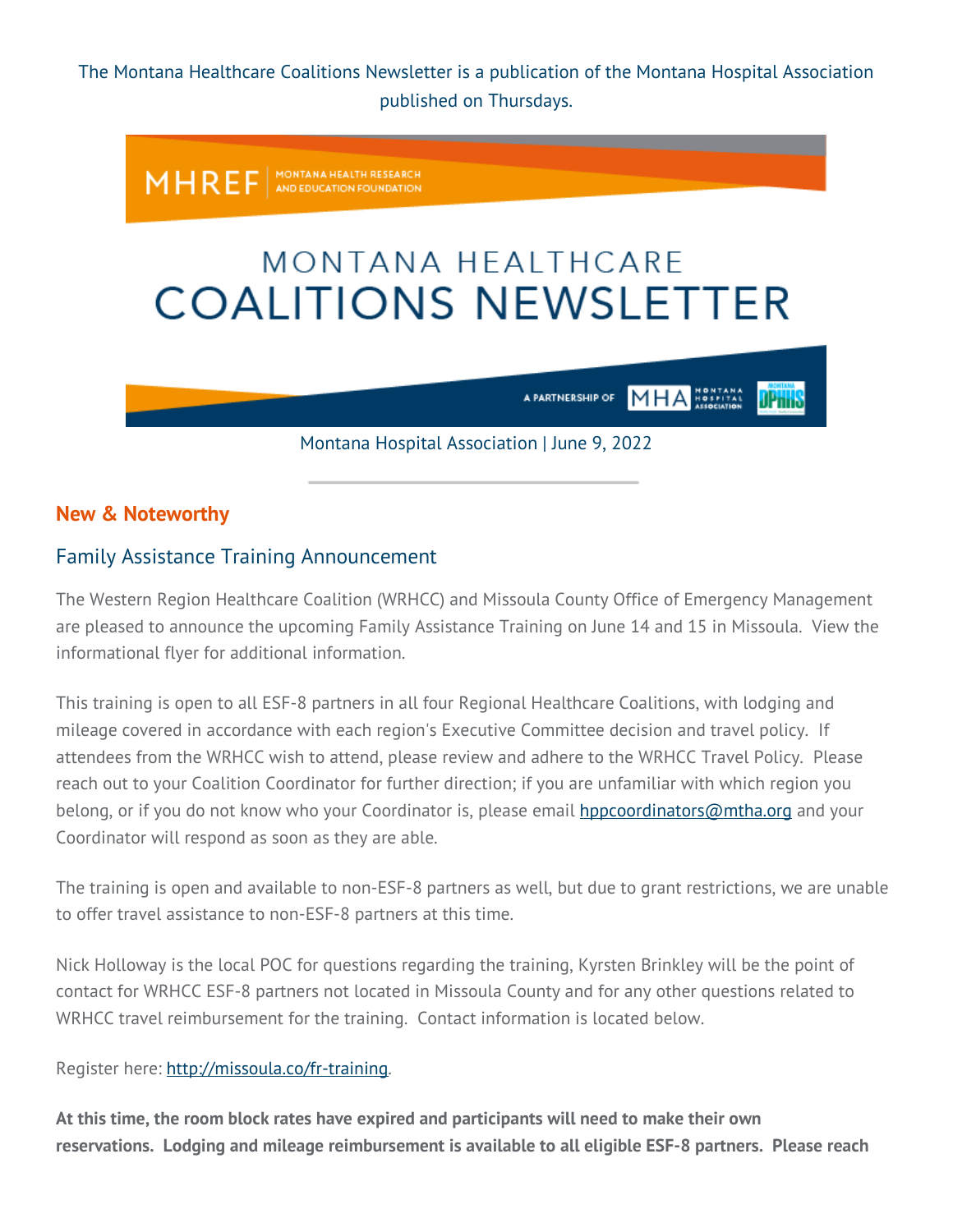**out if you have questions regarding reimbursement.** In addition to meeting the partnership and travel policy guidelines, brining a paper copy of your hotel receipt to the second day of class will expedite the reimbursement process greatly. The training is scheduled from 08:00 - 16:30 each day with lunch and snacks provided.

POC: Kyrsten Brinkley, 406-370-0875, [kyrsten.brinkley@mtha.org](mailto:kyrsten.brinkley@mtha.org) or Nick Holloway, 406-258-3631, [nholloway@missoulacounty.us.](mailto:nholloway@missoulacounty.us)

# Chinese and Russian Policies Likely to Extend Shortage of Medical Supplies in the US over the Near Term

Click [here](https://montanahospitalassociation.createsend1.com/t/t-i-qhtihtl-l-y/) to view the information shared by DHS. This information is for your information and further distribution. Use caution when sharing as the document is FOR OFFICIAL USE ONLY.

## ASPR TRACIE DASH Tool - Hospital Pharmacy and PPE Modules

ASPR TRACIE and Healthcare Ready are developing the [Disaster Available Supplies in Hospitals \(DASH\)](https://montanahospitalassociation.createsend1.com/t/t-i-qhtihtl-l-j/) Tool in collaboration with the Health Industry Distributors Association, the Region VII Disaster Health Response Ecosystem, and other SMEs. DASH is an online, interactive tool that can help hospital emergency planners and other supply chain staff estimate supplies they may need immediate access to during various emergencies based on their hospital's characteristics. The Hospital Pharmacy and the Personal Protective Equipment Modules are now available (see [flyer\)](https://montanahospitalassociation.createsend1.com/t/t-i-qhtihtl-l-t/).

The DASH Tool will be helpful as you and your planning partners consider hospital pharmaceutical and PPE needs. DASH is available at *dashtool.org*. Please share your thoughts via **[askasprtracie@hhs.gov](mailto:askasprtracie@hhs.gov)** as you explore the tool.

Two additional modules for burn and trauma supplies are in development. The entire DASH Tool – with all four modules – and an accompanying webinar will be released later this summer.

# **REGISTER NOW:** Public Health Summer Institute



Hospitals and other healthcare entities are encouraged to register to attend the 2022 Public Health Summer Institute to be held at the Double Tree in Billings on July 18 - 22. Click [here](https://montanahospitalassociation.createsend1.com/t/t-i-qhtihtl-l-d/) to view the schedule, course descriptions and to register. We look forward to seeing you there!!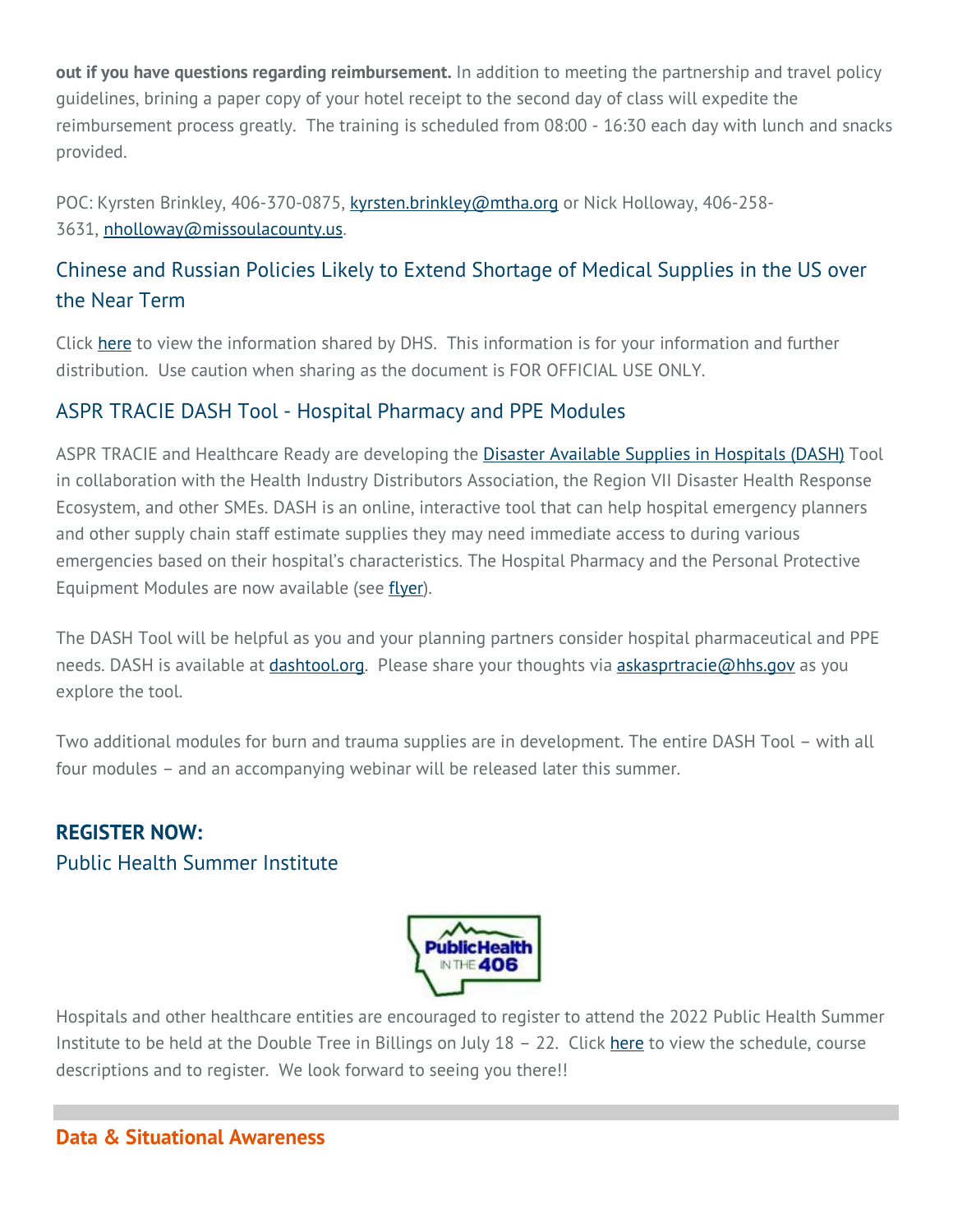# Updates on Daily Reporting

Please continue to update EMResource and/or HHS TeleTracking on a daily basis with all required data.

## Missed Data in TeleTracking

If a facility misses a day reporting into EMResource and TeleTracking, there is a process for doing a manual entry backdate. Users must log into the TeleTracking then click on Add New Entry. There is now a dropdown where you can choose the date to submit data for. This process is much simpler than uploading the template for missed data. Ensure that **ALL** fields are entered or the data will not be counted for compliance. We still encourage hospitals to enter data into EMResource *daily* by 1200.

## **Upcoming Events**

### **Meetings**

### **Coalition Executive Committee Meetings** Southern Region - June 13, 11:00 - 13:00 via [Zoom](https://montanahospitalassociation.createsend1.com/t/t-i-qhtihtl-l-h/)

### **Webinars**

### **Wildfire Preparedness for Health Centers**

June 16,2022, 11:00 MT

Wildfire season is approaching, and many of our rural health centers could be at risk. Presented by Americares, this one-hour webinar includes identifying service priorities, communications plans, and ways to remain aware of fires nearby. Attendees will learn actionable steps for health centers to take before, during, and after wildfires and information to support staff mental health during times of disaster.

The intended audience for this presentation includes staff in emergency preparedness, communications, behavioral health, clinical quality, and operations.

Rebecca Miah is a climate and disaster resilience specialist at Americares with experience training health centers on disaster risk reduction and preparedness. With a master's in public health from Emory University, Rebecca has specialized expertise in emergency preparedness and response and is FEMA certified in the incident command system. Prior to joining Americares, she was the logistics coordinator for the Bioterrorism & Public Health Preparedness Program at the Philadelphia Department of Public Health and frequently partnered with government and community organizations on disaster preparedness, response, and recovery. **Click [here](https://montanahospitalassociation.createsend1.com/t/t-i-qhtihtl-l-k/) to register.**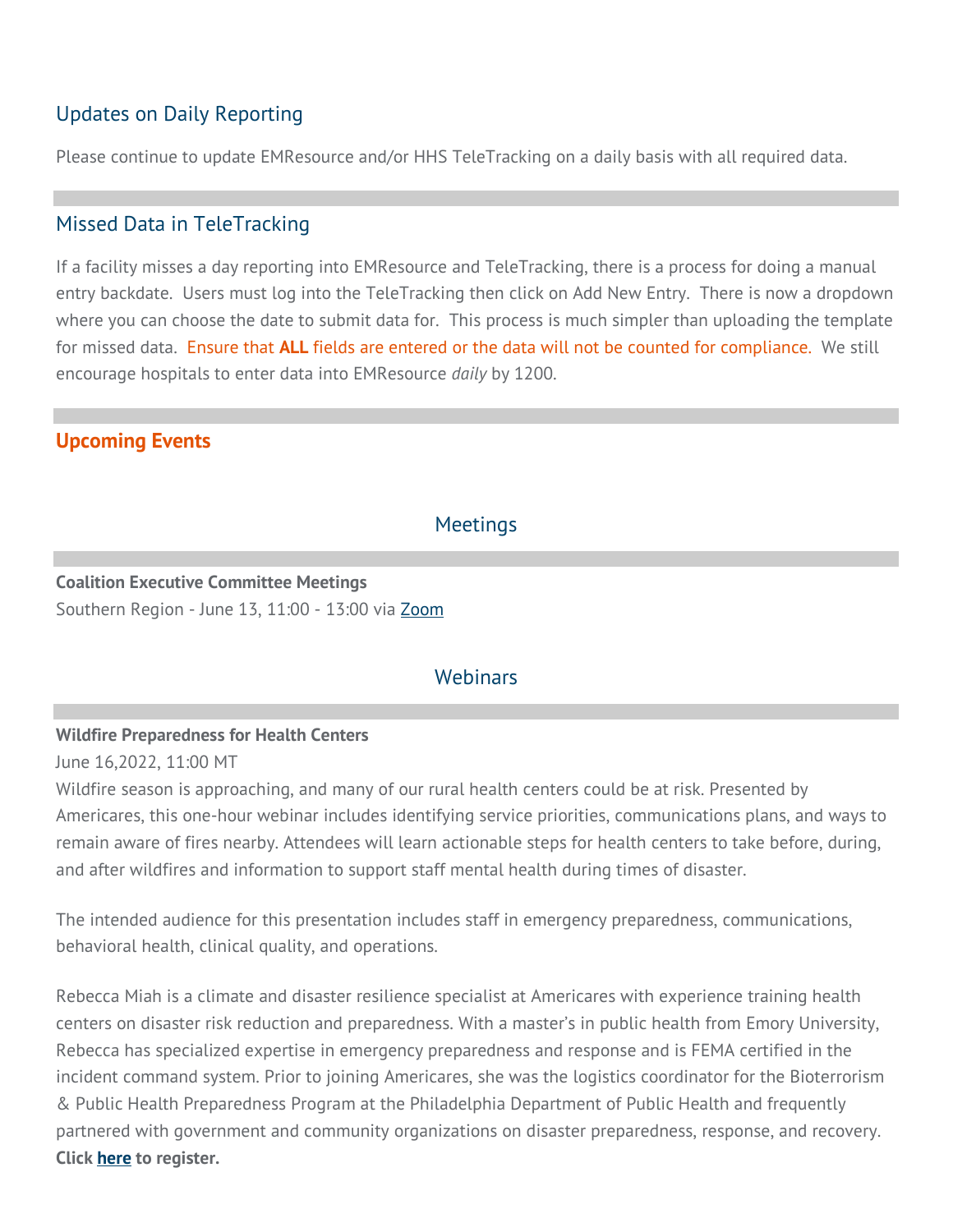### **Performance Improvement Virtual RHC Summer Summit**

June 21 - 22, 11:00 - 12:00 MDT [Agenda and Registration](https://montanahospitalassociation.createsend1.com/t/t-i-qhtihtl-l-u/)

#### **Personal and Organizational Wildfire Preparedness and Prevention**

June 23, 11:30 - 13:00 MDT

Extreme heat events for many years and continued drought, have made devastating wildfire events a yearround concern. With this increased threat, local leaders are eager to find ways to better protect and prepare their agencies and communities. Join the Institute for Local Government (ILG), our partners Connect Consulting Services, County of Sonoma, Southern California Edison, and your local government colleagues for a discussion of tools, strategies, and resources to help you, your team and your agency be better prepared for wildfire events.

[Register](https://montanahospitalassociation.createsend1.com/t/t-i-qhtihtl-l-o/)

**CISA Region 8 Securing Public Gatherings Webinar** June 23, 13:00 - 15:00 MDT [View Flyer](https://montanahospitalassociation.createsend1.com/t/t-i-qhtihtl-l-b/) **[Registration](https://montanahospitalassociation.createsend1.com/t/t-i-qhtihtl-l-n/)** 

**FEMA Community Emergency Response Team (CERT) Program Manager** July 25 - 28, 12:00 - 16:00 MDT [View Flyer](https://montanahospitalassociation.createsend1.com/t/t-i-qhtihtl-l-p/)

# **First Responder Resilience TeleECHO Program** Every other Monday, 14:00 - 15:00 MDT

[Register](https://montanahospitalassociation.createsend1.com/t/t-i-qhtihtl-l-x/)

**EOC Virtual Classes hosted by EMI** View the full Course Catalog [here](https://montanahospitalassociation.createsend1.com/t/t-i-qhtihtl-l-m/)

### **[Montana Health Network Course Catalog](https://montanahospitalassociation.createsend1.com/t/t-i-qhtihtl-l-c/)**

## In-Person Trainings

**Family Assistance Training** June 14 - 15 Missoula County Fairgrounds, Home Arts Building, 1101 South Ave W, Missoula [View Flyer](https://montanahospitalassociation.createsend1.com/t/t-i-qhtihtl-l-q/) [Register](https://montanahospitalassociation.createsend1.com/t/t-i-qhtihtl-l-a/) POC: Kyrsten Brinkley, 406-370-0875, [kyrsten.brinkley@mtha.org](mailto:kyrsten.brinkley@mtha.org) or Nick Holloway, 406-258-3631, [nholloway@missoulacounty.us](mailto:nholloway@missoulacounty.us)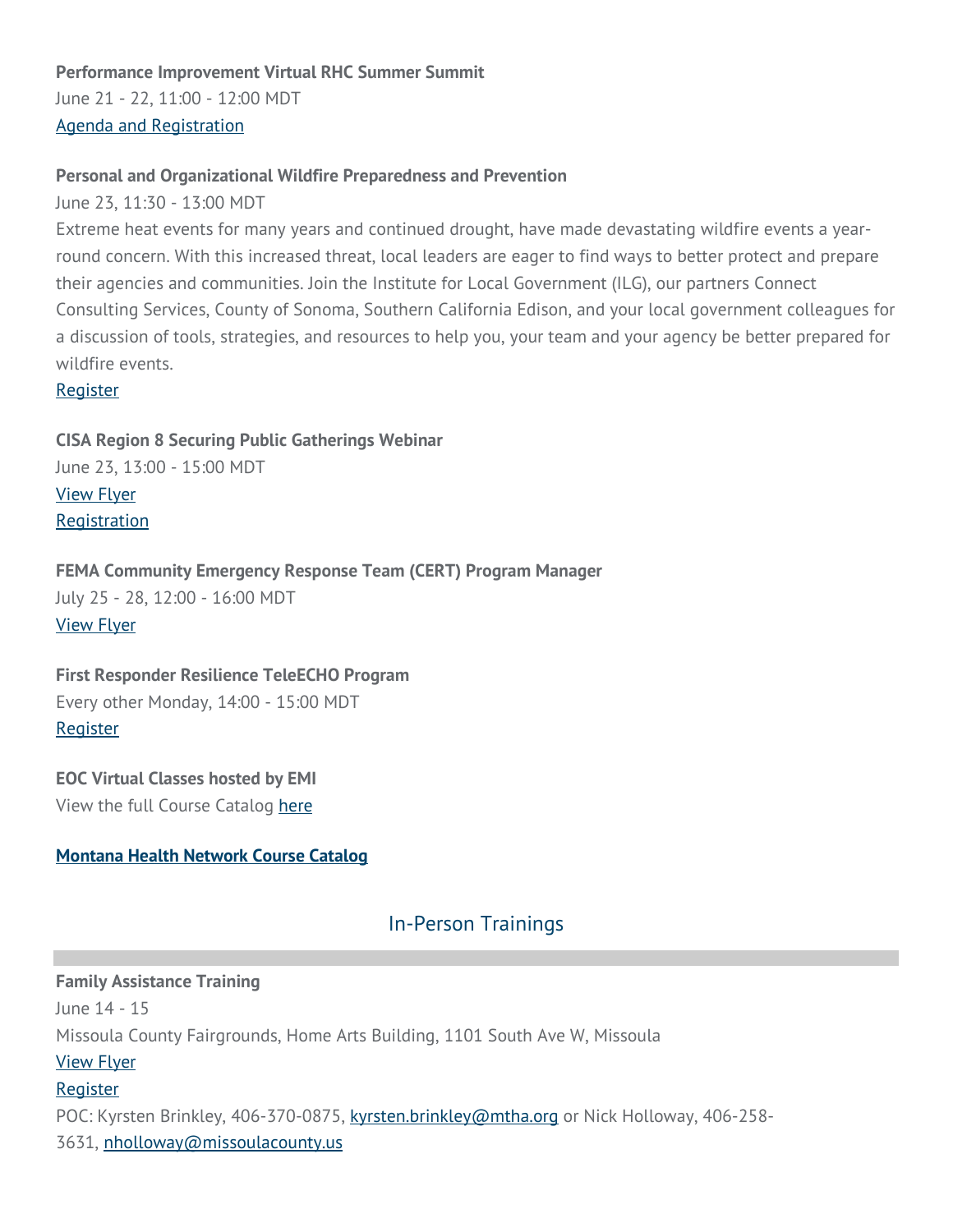### **Bakken Human Trafficking Summit**

June 23, 07:30 - 17:00 CDT Watford City, ND, Rough Rider Center Cost \$50.00 **[Registration](https://montanahospitalassociation.createsend1.com/t/t-i-qhtihtl-l-g/)** 

#### **South Dakota Training Opportunities**

Our counterparts in South Dakota have some open seats in upcoming training. These are all in-person courses and travel would be the responsibility of the individual. Pass along if you think any Eastern District folks would be interested. Priority may be given to in-state students, but if there are extra seats out-of-state students may attend. ICS 400 June 14 - 15 in Sioux Falls G235 Emergency Planning July 7 - 8 in Pierre Find their full training calendar and details for registration at: [https://sdoem.eventsmart.com/](https://montanahospitalassociation.createsend1.com/t/t-i-qhtihtl-l-w/)

## Save the Dates

# **Jeremy Bullock Safe Schools Summit** August 9 - 10, 2022

[Additional Information](https://montanahospitalassociation.createsend1.com/t/t-i-qhtihtl-l-yd/)

### **K0449 Virtual ICS Curricula Train the Trainer**

August 8 - 12, 06:30 - 15:30 each day September 19 - 23, 06:30 - 15:30 each day [Registration](https://montanahospitalassociation.createsend1.com/t/t-i-qhtihtl-l-yh/) POC: Rick Flick, 301-447-1633, [russell.flick@fema.dhs.gov](mailto:russell.flick@fema.dhs.gov)

#### **Group and Individual Crisis Intervention**

September 13 - 15, 2022 Havre, MT, addition information forthcoming POC: Carol Burroughs, 406-580-4443, [carolatwork@montana.net](mailto:carolatwork@montana.net)

## **K0427 Community Emergency Response Team (CERT) Program Manager (Virtual)** Multiple dates beginning October 2022 [View Flyer](https://montanahospitalassociation.createsend1.com/t/t-i-qhtihtl-l-yk/)

**K0428 Community Emergency Response Team (CERT) Train-the-Trainer (Virtual)** Multiple dates beginning December 2022 [View Flyer](https://montanahospitalassociation.createsend1.com/t/t-i-qhtihtl-l-yu/)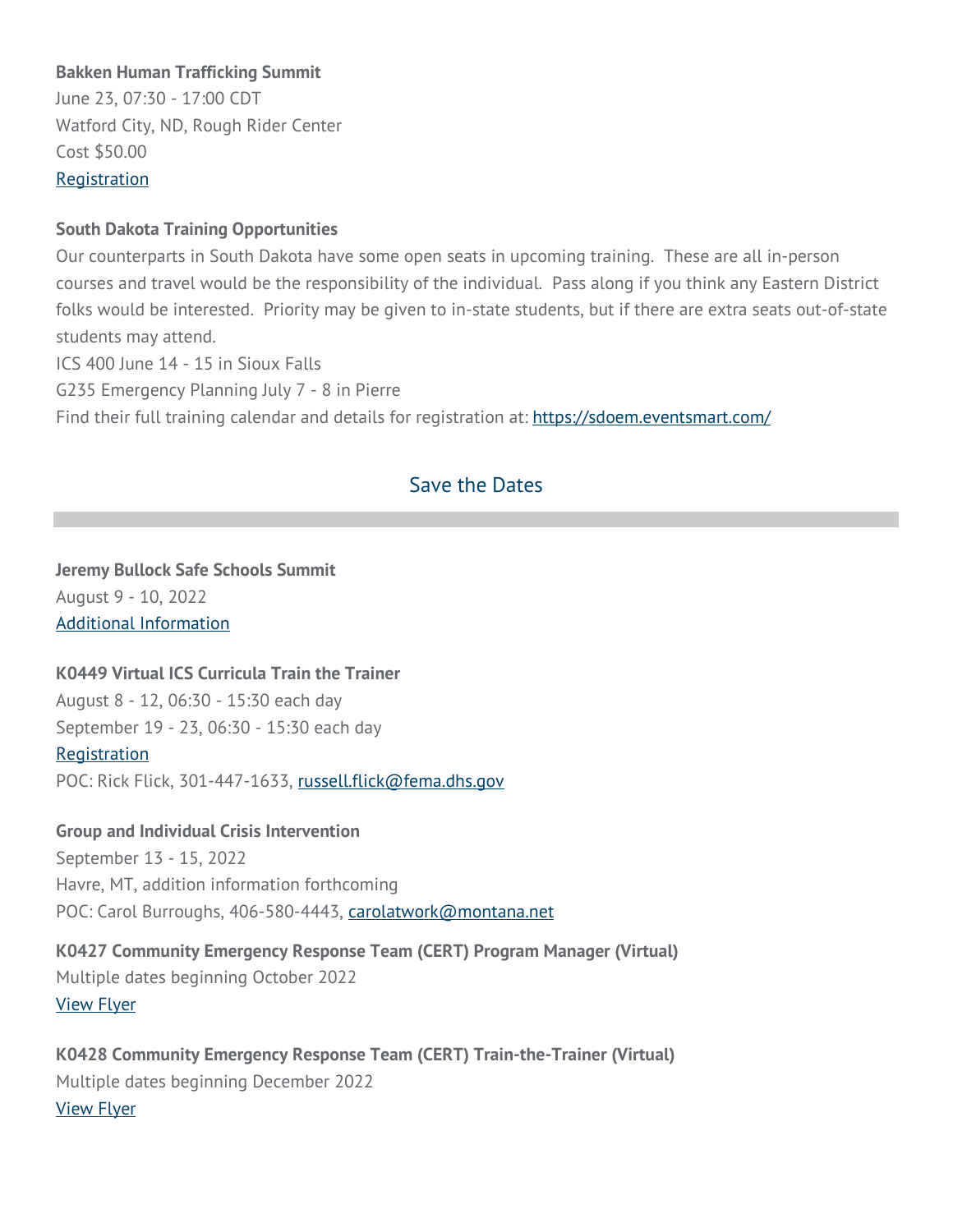### **Group and Individual Crisis Intervention**

December 2022 Kalispell, MT, additional information forthcoming POC: Carol Burroughs, 406-580-4443, [carolatwork@montana.net](mailto:carolatwork@montana.net)

# **Engagement & Other News**

# ASPR TRACIE Tips for Retaining and Caring for Staff After a Disaster

ASPR TRACIE's Tips for Retaining and Caring for Staff after a Disaster has been recently updated. The **[updated tip sheet](https://montanahospitalassociation.createsend1.com/t/t-i-qhtihtl-l-jl/)** provides general promising practices-categorized by immediate and short-term needs—for facility executives to consider when trying to retain and care for staff after a disaster or during a public health emergency such as the COVID-19 pandemic

## Monkeypox Guidance, Reports and Resources

**Monkeypox Guidance, Reports, and Resources**

- [Case Definition for Use in the 2022 Monkeypox Response](https://montanahospitalassociation.createsend1.com/t/t-i-qhtihtl-l-jr/)
- [Monkeypox and Smallpox Vaccination Guidance](https://montanahospitalassociation.createsend1.com/t/t-i-qhtihtl-l-jy/)
- [Smallpox/Monkeypox Vaccine Information Statement | CDC](https://montanahospitalassociation.createsend1.com/t/t-i-qhtihtl-l-jj/)
- [Interim Guidance for Household Disinfection of Monkeypox Virus \(cdc.gov\)](https://montanahospitalassociation.createsend1.com/t/t-i-qhtihtl-l-jt/)
- [CDC Non-variola Orthopoxvirus General Real-Time PCR Test Procedure](https://montanahospitalassociation.createsend1.com/t/t-i-qhtihtl-l-ji/)
- [2022 United States Monkeypox Response web page](https://montanahospitalassociation.createsend1.com/t/t-i-qhtihtl-l-jd/) UPDATED with case dashboard
- [CDC Monkeypox Website](https://montanahospitalassociation.createsend1.com/t/t-i-qhtihtl-l-jh/)
- [Clinical Recognition](https://montanahospitalassociation.createsend1.com/t/t-i-qhtihtl-l-jk/) with images
- [Interim Clinical Guidance for the Treatment of Monkeypox](https://montanahospitalassociation.createsend1.com/t/t-i-qhtihtl-l-ju/)
- [Infection Prevention and Control of Monkeypox in Healthcare Settings](https://montanahospitalassociation.createsend1.com/t/t-i-qhtihtl-l-tl/)
- [Information for Laboratory Personnel](https://montanahospitalassociation.createsend1.com/t/t-i-qhtihtl-l-tr/)
- [Laboratory Process for Monkeypox](https://montanahospitalassociation.createsend1.com/t/t-i-qhtihtl-l-ty/)
- [Health Alert Network \(HAN\) Health Advisory Community](https://montanahospitalassociation.createsend1.com/t/t-i-qhtihtl-l-tj/)
- [Travelers' Health Alert](https://montanahospitalassociation.createsend1.com/t/t-i-qhtihtl-l-tt/)
- [Monkeypox: Get the Facts](https://montanahospitalassociation.createsend1.com/t/t-i-qhtihtl-l-ti/)
- [What Clinicians Need to Know about Monkeypox in the United States and Other Countries](https://montanahospitalassociation.createsend1.com/t/t-i-qhtihtl-l-td/)
- [Building Healthy Online Communities Health Information and Messaging on Monkeypox](https://montanahospitalassociation.createsend1.com/t/t-i-qhtihtl-l-th/)

# CISA Cyber Update

To view the items of note from DHS/CISA this week, please click [here.](https://montanahospitalassociation.createsend1.com/t/t-i-qhtihtl-l-tk/)

# **Questions?**